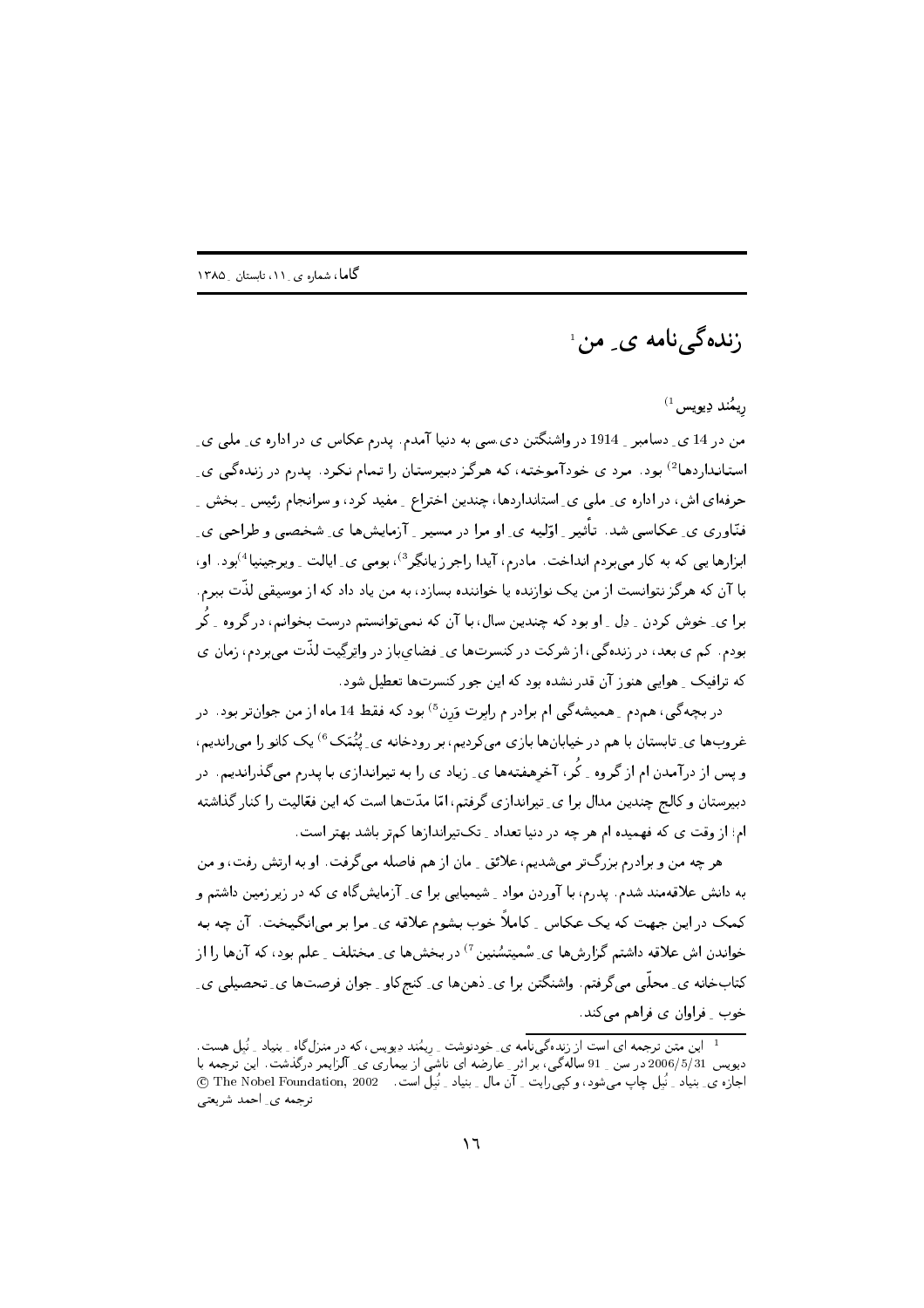

Courtesy of Brookhaven National Laboratory (USA) عکس ها، با اجازه ی ِ آزمایش گاه ملی ی بروک هون (آمریکا)

در مدارس \_ دولتی ی\_ واشنگتن تحصیل کردم و به دانش گاه \_ مِریلند<sup>8)</sup> وارد شدم، و در 1938 با درجه ای در شیمی فارغ|لتحصیل شدم. پس از آن که یک سال در شرکت ِ شیمیایی ی ِ دُوَّ در میدلَند<sup>9)</sup> کار کردم، به دانشگاه \_ مِرىلند باز گشتم تا فوقليسانس بگيرم؛ سيس به [دانشگاه \_] ييل <sup>10)</sup> رفتم تا دکترا بگیریم. در 1942 دکترا یم را در شیمیفیزیک گرفتم، و بلافاصله به عنوان ِ افسرِ ِ ذخیره وارد ِ ارتش شدم. در سالها ی ِ جنگ، بیشتر در داگوی پروینگ گراؤند در یوتا $^{(11)}$ ، مشغول ِ مشاهده ی آزمودن ِ سلاحها ي ِ شيميايي بودم، و در ساعتها ي ِ فراغت به كشف و عكاسي از سرزمينها ي ِ دور و بر میپرداختم، سرزمین ی که شامل ِ دریاچه ی ِ بزرگ ِ نمک و شواهد ِ زمینشناختی ی ِ حاکی از جد - بزرگتر - این دریاچه، بود ـ دریاچه ی ِ بُن ویل <sup>12)</sup>.

یس از انقضا ی ِ خدمت ام در ارتش، در 1945، رفتم که در آزمایشگاه ِ موند ِ شرکت ِ شیمیایی ی ِ مُنسانتو<sup>13</sup>)، در میامیزبورگ<sup>14)</sup> ِ اُهایو<sup>15)</sup> مشغول <sub>-</sub> کار بشوم ـــ رادیوشیمبی ای که مورد <sub>-</sub> علاقه ی ِ کمیسیون ِ انرژی ی ِ اتمی بود. در بهار ِ 1948، توانستم به آزمایش&اه ِ ملّی ی ِ جدیدالتأسیس ِ ِ بروک هِون <sup>16)</sup>، که مختص <sub>-</sub> یافتن <sub>-</sub> استفادهها ی ِ صلح آمیز <sub>-</sub> انرژی ی ِ اتمی بود بییوندم. در نخستین ماهها ی ِ زندهگی ام در بروکِهِون در لیندِنمیر<sup>17)</sup> زندهگی میکردم، هتل ی تابستانی که به اسکان ِ تازهواردها اختصاص یافته بود. در آن جا بود که همسر <sub>-</sub> آینده ام، آنّا تُری<sup>18)</sup> را دیدم. او هم در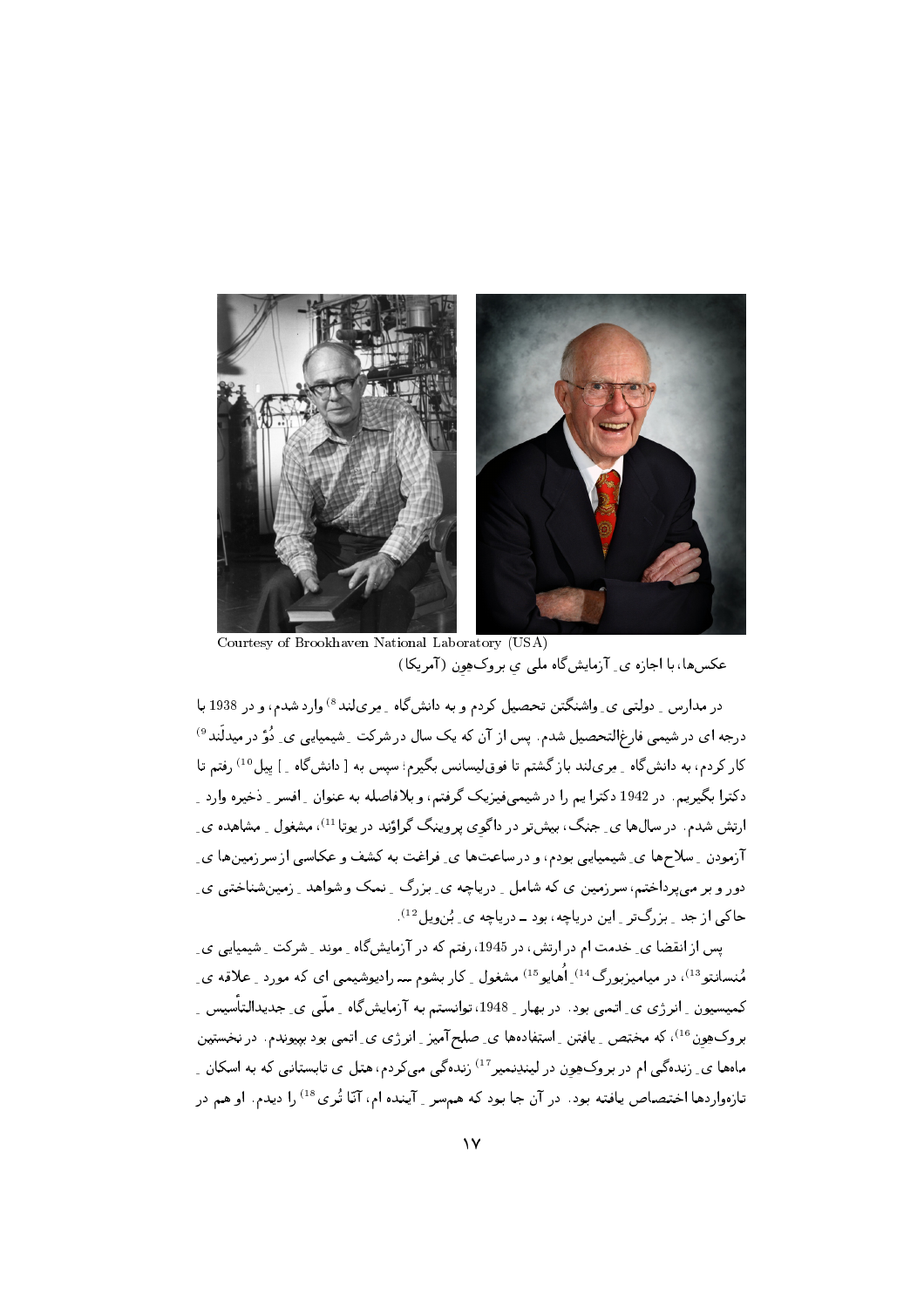بروک هِون، در بخش ِ ِ زیستشناسی کار میکرد. از آن جا که آن جا کنار ِ دریا بود، تصمیم گرفتم قایق ی برا ی ِ خود ِ مان بسازم. بیشتر ِ همدمها یم این ایده را مسخره می کردند، امّا با کمک ِ آنّا، یک قایق ِ بادبانی ی ِ یکدکله ی ِ 7 متری ساختم، و نام اش را هالکیون<sup>19)</sup>گذاشتیم. خانواده ی ِ ما با هالکیون سالها خوش بود . حالا، هالکیون در دست \_ سوّمین صاحب اش در خلیج \_ بزرگ \_ جنوبی هنوز بادبانبرافراشته است. آنّا و من در اواخر <sub>-</sub> 1948 ازدواج کردیم، و در پانزده سال <sub>-</sub> بعد صاحب <sub>-</sub> ینج فرزند شدیم: اَندرو<sup>20)</sup>، که در ریور فارست<sup>21)</sup> ِ ایلی نویز<sup>22)</sup> زنده گی می کند، دانش پیشه ی ارشد ی است در دانش گاه ِ شیکاگو<sup>23)</sup>، که در باره ی ِ شهابِسنگها پژوهش می کند تا ستارهها و تاریخچه ی ِ اؤلیه ی ِ منظومه ی ِ شمسی را مطالعه کند؛ مارتا کوملِر<sup>24)</sup>، یک معلم ِ خصوصی ی ِ دانشآموزان ِ دبیرستان که در هانی فالز<sup>25)</sup> <sub>-</sub> نیو یورک<sup>26)</sup> زندهگی می¢کند؛ نانسی کْلِم<sup>27)</sup>، هنرمند ی که پنجرهها ی ِ خانهها ی ِ قدیمی را مرمت میکند و در وبستِر گرووز<sup>28</sup> ِ میسوری<sup>29</sup> زندهگی می کند؛ راجر<sup>30)</sup>، تکنیسیبن ی که در برخورد دهنده ی ِ نسبیّتمی ی ِ یونِها<sup>31)</sup> در آزمایش&اه ِ ملّمی ی ِ بروکِهِون کار میکند، و در سِنتِر مُریچز<sup>32</sup> ِ نیو یورک زندهگی میکند؛ و آلِن<sup>33)</sup>، مهندس ی در بویینگ<sup>34)</sup>، که در سیاتِل <sup>35</sup> ِ واشنگتن زندهگی میکند. آنها برا ی ِ مان یازده نوه آورده اند. ما پنجاه سال است که در یک خانه در بلو پوینت ِ نیو پورک زندهگی میکنیم.

به بروک هِون که رسیدم، نخستین کار ی که کردم این بود که به رئیس ِ بخش ِ شیمی، ریچارد دادسُن<sup>36</sup>)، گزارش دادم، و از او پرسیدم که چه باید بکنم. در کمال ِ تعجّب و خوشحالیي، به من گفت که به کتابخانه بروم، چیز ی بخوانم، و موضوع ـ پروژه ام را خود ام انتخاب کنم، هر چه که برا پم جاذبه دارد. به این ترتیب بود که من زندهگی ی ِ حرفهای ی ِ طولانی ای را شروع کردم که عبارت بود از این که آن چه را که دوست دارم انجام بدهم و به خاطر ش پول بگیرم. در کتابخانه مقاله ای مروری از اچ. آر. کُرین<sup>37)</sup> را در روپو ز آو مادِرن فیزیکس<sup>38)</sup> خواندم، مقاله ای که باعث شد من تصمیم بگیرم در فیزیک ِ نوترینو آزمایش بکنم، زمینه ای که در آن موقع بسیار کم شناخته بود، و به نظر می رسید برا ی ِ من که پیش زمینه ای در شیمیفیزیک دارم مناسب است.

در نخستین آزمایشها کوشیدم نوترینوها ی ِ یک واکنش§اه را، با استفاده از روش ِ آشکارسازی ی ِ کلر ـ آرگون که برونو یُنتهکُروُ<sup>89)</sup> (در 1946) پیشنهاد کرده بود آشکار کنم. در این روش، یک اتم <sub>-</sub> <sup>37</sup>Cl با نوترینو واکنش می کند و یک <sup>37</sup>Ar تولید می شود . آرگون یک گاز <sub>-</sub> بی اثر است و به آسانبی می توان آن را از یک محلول ِ پُرکلر جدا کرد. با نیمهعمر ِ 35 روز هم پرتوزا است و می توان آن را با یک شمارنده ی ِ تناسبی ی ِ یُرشده از گاز شمرد. از نخستین تلاش، که پرتودهی به تانک ی 4500 لیتری حاوی ی ِ کربن تترا کلرید در واکنشگاه ِ گرافیتی ی ِ پژوهشی ی ِ بروک هِون بود، نتیجه ای گرفته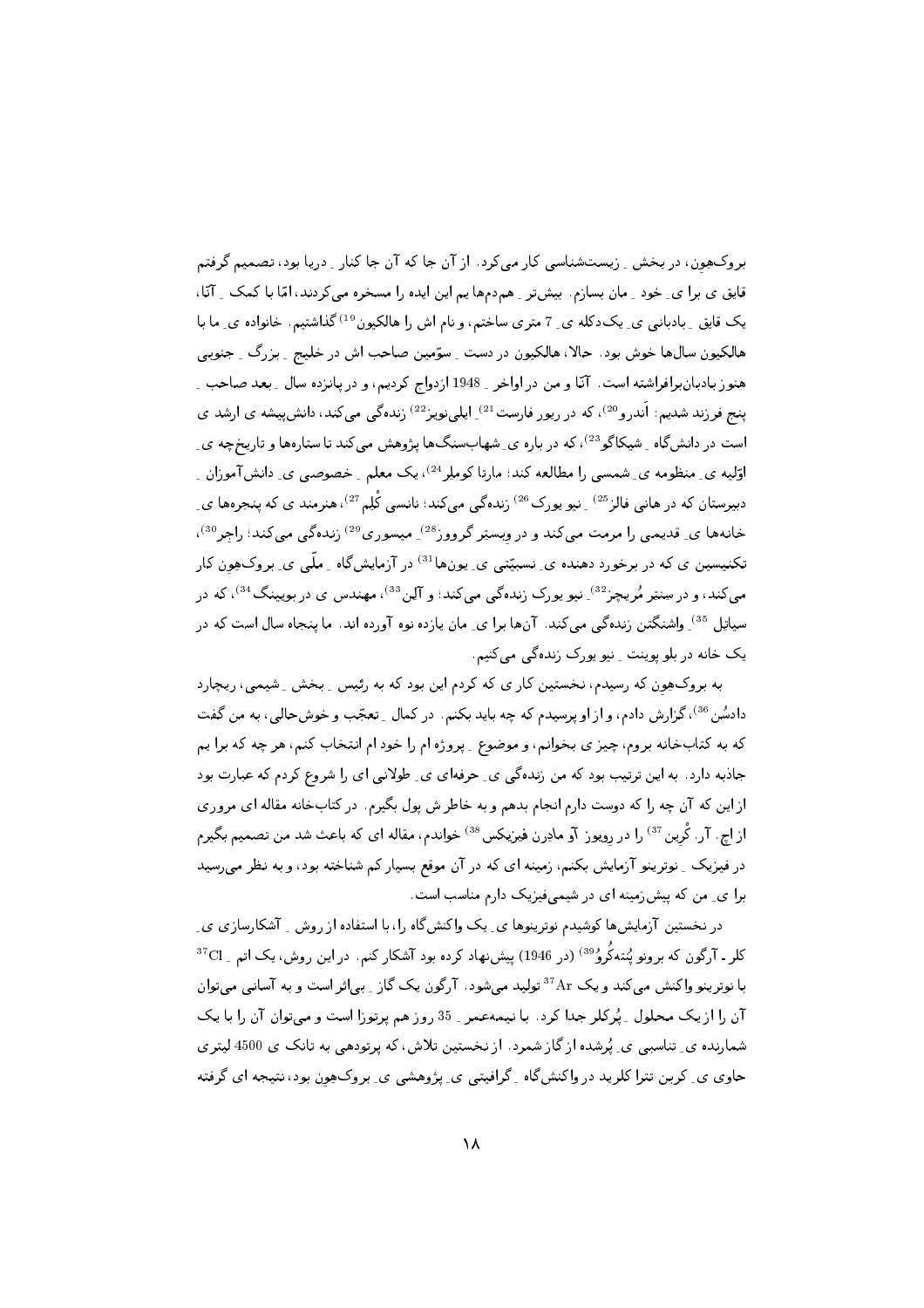نشد، زیرا شار \_ نوترینو در این واکنشگاه بسیار کم بود. به علاوه، واکنشگاه یادنوترینو می گسیلد، و روش ِ یُنتهکُروُ فقط نوترینوها را آشکار میکند. در آن موقع نمیدانستیم نوترینو و پادنوترینو فرق دارند. بعد آزمایشها ی ِ بزرگتر ی ساختم که چشمه ی ِ نوترینوها ی ِ شان واکنشگاه ِ رودخانه ی ِ ساوانا<sup>40)</sup> بود. من بلاخره حد ی رو ی ِ شار ِ نوترینوها ی ِ این واکنشگاه گذاشتم که 20 بار کمتر از شار <sub>-</sub> یادنوترینوها یی بود که راینز<sup>41)</sup> و کوان <sup>42)</sup> سنجیده بودند ـــ سنجش ی که برا ی ِ فرد راینز جایزه ی ِ نُمل به ارمغان آورد.

از دیگر علائق <sub>-</sub> اوّلیه ام این بود که با همکاری ی ِ آلیور شِفِر<sup>43)</sup>، با استفاده از <sup>36</sup>Cl در سطح <sub>-</sub> سنگھا روش ي برا ي ِ تاريخگذاري ي ِ زمينشناختي به بار آورديم. <sup>2</sup> اين روش، بعداً با پيش ِفت ِ طیفسنجی ی ِ جرمی با شتابدهندهها، شد روش ی مفید در زمینشیمی، امّا تکنیکها ی ِ شمارش ِ ما آن قدر حساس نبودند که روش ِ ما کار کند. رفتیم سراغ ِ سنجش ِ <sup>36</sup>Cl در شهابسنگها. با سنجیدن <sub>-</sub> پرتوزایبی ی ِ <sup>36</sup>Cl و محصول <sub>-</sub> کلبی ی ِ وایاشی اش، <sup>36</sup> Ar، در یک شهابسنگ می توانستیم بگوییم که شهابسنگ چه مدّت ی در فضا در معرض ِ [پرتوها ی ِ کیهانی ] بوده است. علاقه ی ِ ما به این مسئله تا سالها باقبی ماند. رو ی ِ سنجش ِ تولید ِ <sup>37</sup> Ar <sup>36</sup> و <sup>36</sup> توسط ِ ِ پرتوها ی ِ کیهانبی در تعداد ی شهابسنگ ِ تازهافتاده هم کار کردیم. در این زمینه، بزرگترین موفقیت ِ مان شهابسنگ ِ لاست سیتی <sup>44)</sup> بود . از مسیر <sub>-</sub> این شهابسنگ عکس گرفته شده بود که باعث میشد بتوان مدار ش را تعیین کرد. ما ایزوتوپھا ی ِ آرگون اش را سنجیدیم و شیب ِ شدّت ِ پرتوها ی ِ کیهانی در ناحیه ی ِ درونی ی ِ منظومه ی ِ شمسی را تعیین کردیم. در دوران ِ سفر به ماه، من درگیر ِ سنجش ِ <sup>37</sup>Ar، <sup>36</sup>Ar. تریتیوم، و <sup>222</sup>Rn در سنگها و جو <sub>-</sub> ماه (که فضانوردها در جعبهها یبی با خود آورده بودند) بودم. هنگام ی که نمونهها ی ِ آپولوی ِ <sup>45</sup>12) را پردازش میکردیم، یک ی ازجعبهدستکشها در هیوستن <sup>46)</sup> نشط کرد و باعث شد من هم تجربه ی ِ دو هفته قرنطینه شدن با فضانوردها و چند نفر ِ دیگر را تجربه کنم، تا آن که مشخص شود که اینها آلوده به هیچ بیماری ی ِ ماهی ای نیستند.

به دنبال <sub>-</sub> آزمایشها ی ِ [واکنشگاه <sub>-</sub> ] رودخانه ی ِ ساوانا، شروع به فکر کردن در باره ی ِ آشکارسازی ی ِ نوترینوها ی ِ خورشیدی کردم. نخستین گام یک آزمایش ِ هدایتکننده بود در عمق \_ 700 متري ي\_ زمين در معدن \_ آهک \_ باربرتون <sup>47</sup>)، نـزديک \_ آکرون <sup>48)</sup>\_ اُهايو. مشاهده ي\_ نوترینوها ی ِ خورشیدی بالقوّه این توان را دارد که بگوید آیا واقعاً جوش ِ هیدروژن ـ هلیم منشاء ِ انرژی ی ِ خورشید است یا نه. امّا، در دهه ی ِ 1950 تصوّر بر این بود که چشمه ی ِ اصلی ی ِ نوترینوها دنباله ی ِ واکنشها ی ِ پروتون ـ پروتون است، امّا این دنباله نوترینوها ی ِ کمانرژی می گسیلد ـــ کمتر از

 $\frac{1}{2}$ نيمه عمر  $1000^{-36}$ Cl سال است. مترجم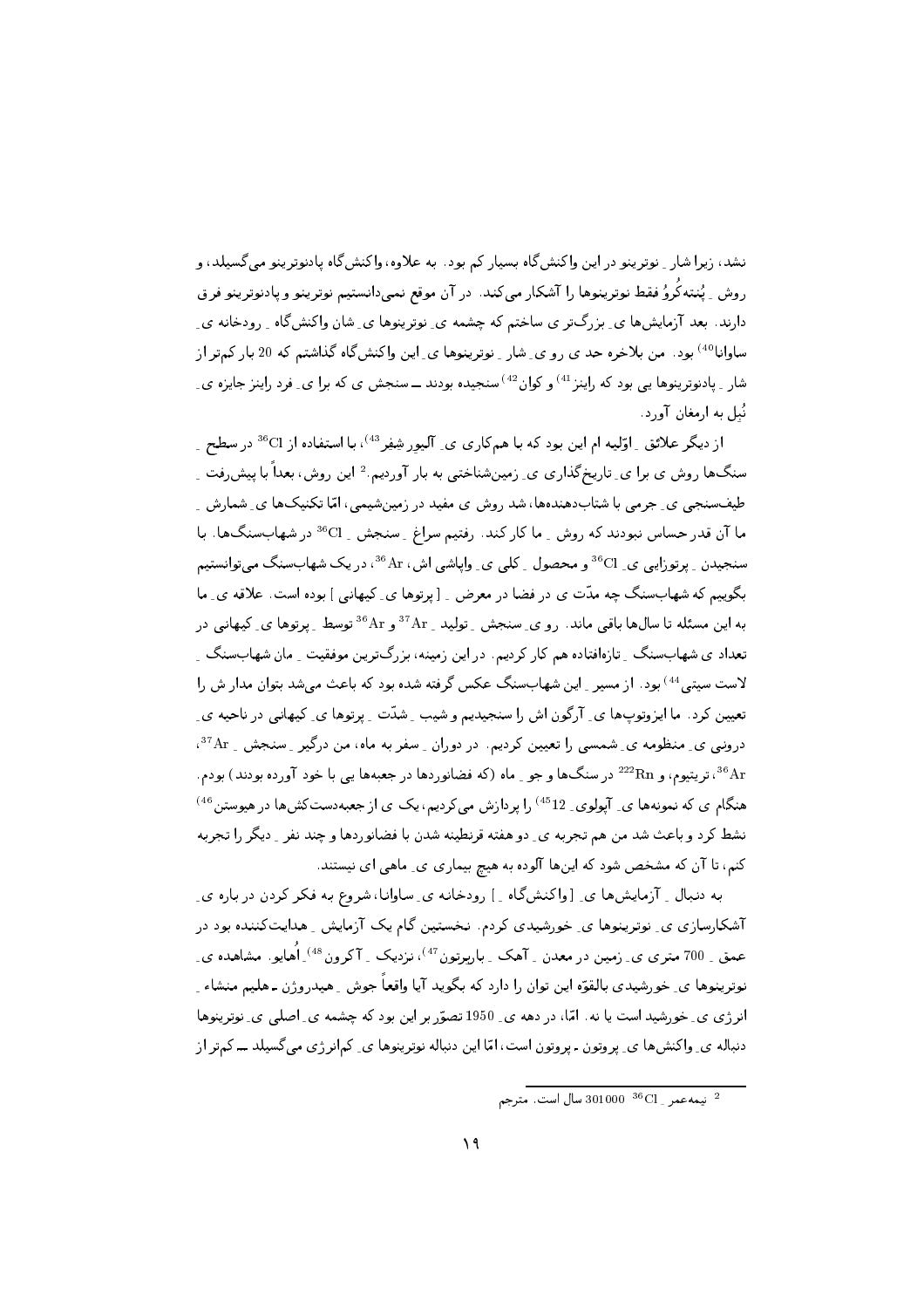آستانه ای واکنش کلر - آرگون.

سنجش ی جدید از واکنش ب $\rm{Be} + \gamma$   $\rm{He} + \rm{He} + \rm{He}$  توسط بِهُلمْگُرن <sup>49)</sup> و جانستون <sup>50)</sup> در سال ِ 1958، حکایت از آن داشت که یک ی از واکنشها ی ِ پایانی ی ِ زنجیره ی ِ پروتون ـ پروتون نوترینوها یی تولید میکند که میتوان آنها را با روش ِ کلر ـ آرگون آشکار کرد. من به پشتگرمی ی ِ این پیش فتھا، و با حمایت ِ آزمایش گاہ ِ ملّی ی ِ بروک ہون و کمیسیون ِ انرژی ی ِ اتمی ی ِ آمریکا <sup>51</sup>)، آزمایش ِ بِسیار بزرگتر ی در معدن ِ طلا ی ِ هُمس تِیک <sup>52)</sup> در لید<sup>53)</sup> ِ داکوتا ی جنوبی <sup>54)</sup>ساختم. خود <sub>-</sub> آشکارساز عبارت بود از یک تانک <sub>-</sub> 380,000 لیتری پر از پرکلرواتیلن ـــ همان حلال ی که بیشتر برا ی ِ خشکشویی ی ِ لباسها به کار می رود. آزمایش در عمق ِ تقریباً 1.5 کیلومتری ی ِ زمین، در عمق ِ 1480 متری ی ِ معدن قرار داشت. ما نخست هیچ نوترینو یپی ندیدیم، و نتایج ِ ِ مان را به صورت ِ حدها ی ِ بالایی بیان کردیم. دقیقتر کردن ِ تکنیکها، به خصوص روشها ی ِ شمارش، سالِها ادامه داشت، و این نکته آشکار شد که شار ِ نوترینوها ی ِ خورشیدی تقریباً یکسوم ِ چیز ی است که بنا بر محاسبه ی ِ جان باکال از مدل ِ استاندارد ِ خورشیدی نتیجه میشود. این تولد \_ بهاصطلاح «مسئله ی\_ نوترینوها ی\_ خورشیدی» بود.

مسئله ی ِ نوترینوها ی ِ خورشیدی باعث شد فیزیک پیشهها و اخترفیزیک پیشهها حسابی مشغول شوند. ایده ی ِ من در سالها ی ِ نخست این بود که یک جا ی ِ مدل ِ استاندارد ِ خورشیدی می لنگد؛ بسیار ی از فیزیک پیشهها هم می پنداشتند که یک جا ی ِ آزمایش ِ مِن می لنگد. نتیجه ی ِ سالها سنجش سازگار بود، و بسیار ی آزمونها نشان داد که فرایندها ی ِ آزمایش گاهی مشکل ی ندارند. بسیار ی از فیزیک پیشهها ی ِ برجسته توضیحها یی برا ی ِ شار \_ کم \_ نوترینوها ی ِ خورشیدی ارائه دادند که حالا به نظر خیالپردازانه میآید. تْروُر پینچ<sup>55)</sup>، یک جامعه شناس، رفتار <sub>-</sub> دانشپیشهها در یاسخ به مسئله ی ِ نوترینوها ی ِ خورشیدی را مطالعه کرد . ناسازگاری ی ِ شار ِ سنجیده شده ی ِ نوترینوها ی ِ خورشیدی با پیش بینی ی ِ مدل ِ استاندارد ِ خورشیدی را در اواخر ِ دهه ی ِ 1980 نوترینوها ی ِ یُرانرژی ی ِ 8 $^8$  در آزمایش ِ کامپوکانده ی ِ <sup>56</sup>II)، و نوترینوها ی ِ کمانرژی ی ِ pp در اواسط ِ دهه ی ِ 1990 در آزمایشها ی ِ GALLEX و SAGE تأیید کردند. مشاهدهها ی ِ رصدخانه ی ِ نوترینویی ی ِ سادبری <sup>57)</sup> (SNO) در معدن <sub>-</sub> قلع <sub>-</sub> اینکو<sup>58)</sup> در سادبری <sup>59)</sup> ی ِ اونتاریو <sup>60)</sup>(کانادا)، که همین تازهگیها انجام شده، حاکمی از آن است که تعداد ِ نوتِرینوها ی ِ خورشیدی ی ِ گسیل شده در خورشید با آن چه مدل ِ استاندارد ِ خورشیدی پیش بینی می کند می خواند، امّا دوسوّم ِ این نوترینوها در راه ِ زمین به طعمها ی ِ دیگر ( $\nu_{\mu}$  و  $\nu_{\mu}$ ) تبدیل می شوند، پدیده ای که نوسان ِ نوترینو نام دارد. روش ِ پرتوشیمیایی ی ِ Cl-Ar فقط نوترینوها ی ِ الکترون ( ve ) را آشکار میکند.